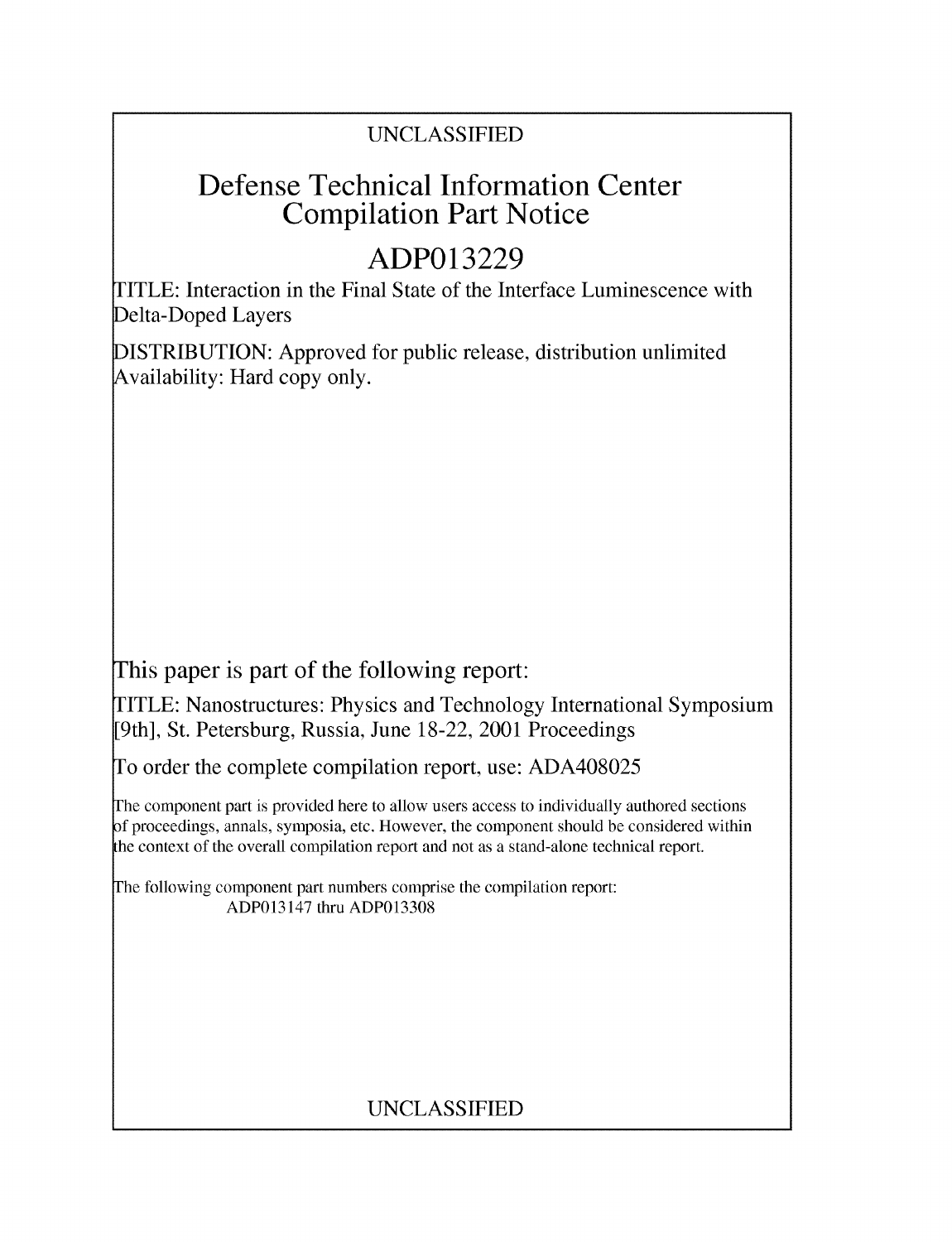## Interaction in the final state of the interface luminescence with delta-doped layers

A. Yu. Silov†, N. S. Averkiev<sup>†</sup>, P. M. Koenraad† and J. H. Wolter† "t COBRA Inter-University, Eindhoven University of Technology, P.O. Box 513, 5600 MB Eindhoven, The Nethelands **I** loffe Physico-Technical Institute, St Petersburg, Russia

Abstract. We show that Coulomb interaction within a delta-layer of donors is governed by the neighbouring two-dimensional hole gas. It has been found experimentally that the interface luminescence band displays pronounced blue shift when the two-dimensional holes recombine with delta-donors. Our analysis confirms that uniform distribution of the delta-dopants provides adequate description of the energy shift versus excitation level.

#### Introduction

Atomic monolayers of dopants in close proximity ofthe two-dimensional electronic systems have formerly been used as effective optical probes in the Quantum Hall regime. Here we reverse the situation: the Coulomb interaction within a delta-layer of donors is probed by the neighbouring two-dimensional hole gas (2DHG). The latter is mainly responsible for low-dimensional screening of the electrostatic interaction between ionised delta-dopants.

In our photoluminescence experiments, an optical excitation above the bandgap produces electron-hole pairs with the photoelectrons successively captured by the delta-donors. Once a given fraction ofthe delta-donors has been neutralised, valence holes from the 2DHG may radiatively recombine with the donors. We show that energy of the outcoming photon depends on Coulomb interaction between delta-donors, which we refer to as an interaction in the final state.

#### Model

Experimentally this interaction in the final state translates into a spectral shift of the photoluminescence band towards the higher energy side of the spectrum as the density of the optical excitation increases. Under conditions of high optical pumping, all delta-donors are neutralised and the photon energy is at a maximum. The photon energy reaches its minimum when all donors are ionised. The total value of this blue shift is given by

$$
\Delta = \frac{2e^2}{\epsilon} \left[ \pi \left( 2z_0 + q_s^{-1} \right) N \right],\tag{1}
$$

where  $z_0$  is the distance between 2DHG and the delta-layer,  $q_s^{-1}$  is the inverse screening radii, and *N* is a concentration of the delta-donors. Notice that without screening,  $q_s = 0$ , the energy shift would be infinitely large. However, in the case of the screening radii reduced to zero, the low-dimensional screening converts to induction of the image charge at the distance of  $(-z_0)$  behind the 2DHG.